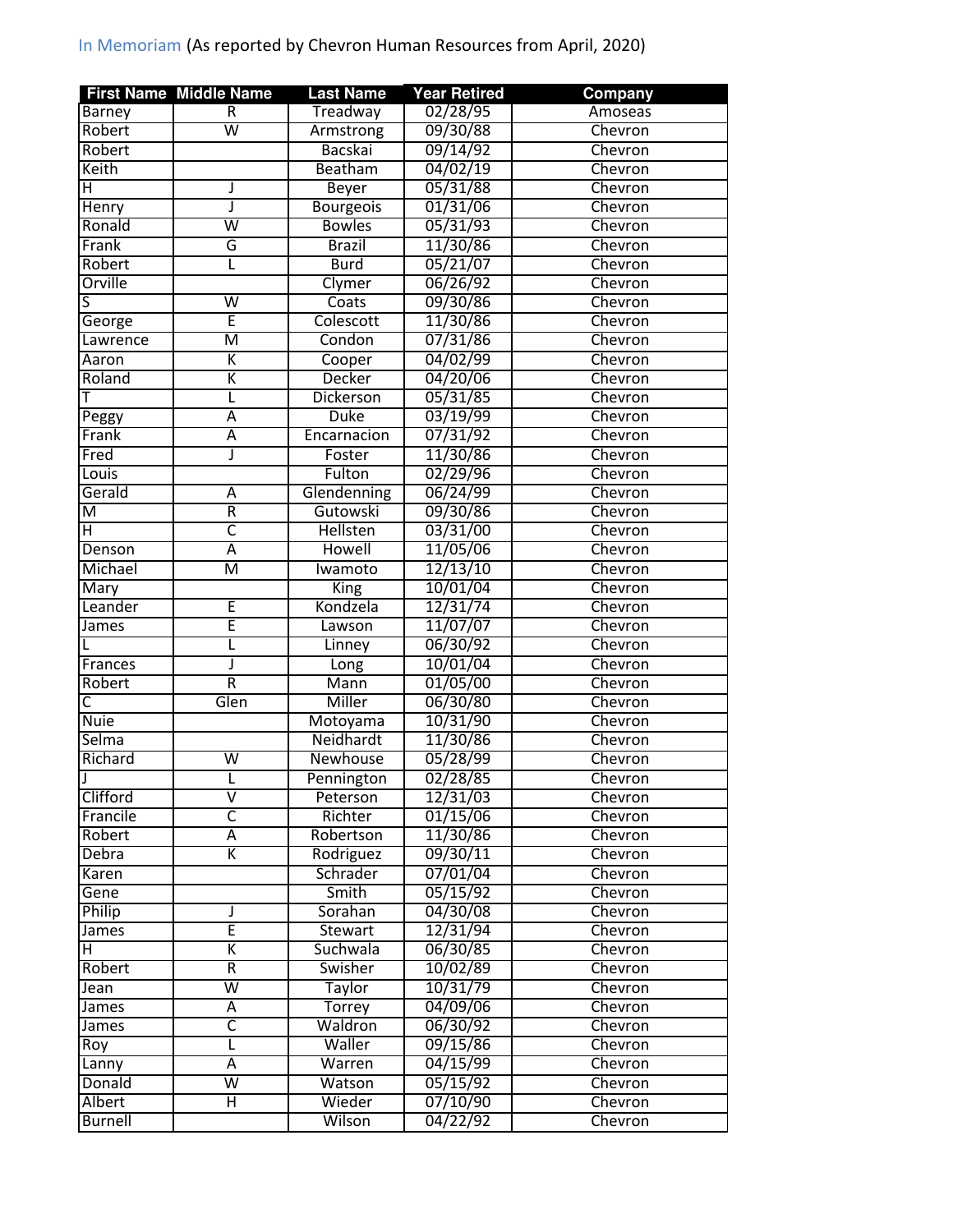| Lonia          | Έ                       | Wirth             | 03/31/91 | Chevron      |
|----------------|-------------------------|-------------------|----------|--------------|
| <b>Mary</b>    | $\overline{\mathsf{s}}$ | Yee               | 09/30/86 | Chevron      |
| Frederick      | G                       | Andersen          | 07/31/83 | Getty        |
| Joseph         | R                       | Anello            | 11/30/84 | Getty        |
| John           | $\overline{\mathsf{R}}$ | Avent             | 11/30/84 | Getty        |
| Joseph         | Ā                       | Caldiero          | 01/31/85 | Getty        |
| David          | G                       | Camping           | 08/31/02 | Getty        |
| Tholan         | $\overline{\mathsf{s}}$ | Haynes            | 05/31/83 | Getty        |
| Willie         | L                       | <b>Hess</b>       | 03/31/82 | Getty        |
| Lee            | Ā                       | Lavergne          | 01/31/87 | Getty        |
| Leroy          | Ā                       | Thompson          | 10/31/98 | Getty        |
| Alfriedya      |                         | Williams          | 03/31/98 | Getty        |
| Kent           | Ē                       | Williamson        | 03/31/97 | Getty        |
| Edith          | L                       | Yeagle            | 08/31/84 | Getty        |
| David          | $\overline{\mathsf{w}}$ | Arnaud            | 02/26/95 | Gulf         |
| Jerry          | $\overline{\mathsf{P}}$ | Benton            | 05/31/85 | Gulf         |
| John           | Ē                       | <b>Bozik</b>      | 06/15/99 | Gulf         |
| <b>Betty</b>   | Κ                       | <b>Burkholder</b> | 06/30/85 | Gulf         |
| Richard        | Ā                       | Castleberry       | 02/28/89 | Gulf         |
| Robert         | Η                       | Cook              | 12/31/85 | Gulf         |
| Donald         | G                       | Dale              |          | Gulf         |
| Linda          |                         |                   | 01/31/06 |              |
|                | L                       | Dean              | 09/30/99 | Gulf<br>Gulf |
| Don            | G                       | Evans             | 11/30/86 |              |
| Henry          | $\overline{\mathsf{C}}$ | Fargason          | 12/31/83 | Gulf         |
| John           | F                       | Faulk             | 03/01/85 | Gulf         |
| Klaus          | Η                       | Gohrbandt         | 09/08/95 | Gulf         |
| Glen           | D                       | Grunig            | 06/29/94 | Gulf         |
| Paschal        | $\overline{\mathsf{v}}$ | Guyton            | 03/06/80 | Gulf         |
| Michael        | R                       | <b>Haynes</b>     | 12/30/94 | Gulf         |
| James          | $\overline{\mathsf{w}}$ | <b>Jennings</b>   | 05/31/85 | Gulf         |
| Donald         | $\overline{\mathsf{R}}$ | Jones             | 01/31/86 | Gulf         |
| <b>Thomas</b>  | F                       | Kalemba           | 05/15/91 | Gulf         |
| George         | Ā                       | Metzger           | 05/31/85 | Gulf         |
| Jerry          | L                       | Miller            | 12/31/00 | Gulf         |
| Atho           | R                       | Morgan            | 10/31/92 | Gulf         |
| Bernard        | J                       | Pankratz          | 06/30/85 | Gulf         |
| Donald         | $\overline{\mathsf{A}}$ | Peterson          | 08/14/81 | Gulf         |
| Alena          | M                       | Picha             | 04/17/97 | Gulf         |
| Philip         | J                       | Poli              | 12/31/78 | Gulf         |
| John           | $\overline{\mathsf{w}}$ | Roberts           | 08/31/85 | Gulf         |
| Harley         | $\overline{D}$          | Shelnutt          | 07/31/83 | Gulf         |
| Emson          | Ē                       | Smith             | 07/31/83 | Gulf         |
| Donald         | G                       | Spindler          | 06/30/85 | Gulf         |
| Kaye           | F                       | Stengel           | 02/28/05 | Gulf         |
| Ted            | $\overline{\mathsf{H}}$ | Mondragon         | 11/05/93 | Molycorp     |
| Prentis        | R                       | <b>Adkins</b>     | 11/30/87 | Texaco       |
| Antonio        | Ē                       | Alvarez           | 12/31/90 | Texaco       |
| <b>Delbert</b> | G                       | <b>Arthurs</b>    | 06/30/92 | Texaco       |
| <b>Baron</b>   | J                       | Bayard            | 12/31/92 | Texaco       |
| William        | $\overline{\mathsf{C}}$ | Benton            | 03/31/92 | Texaco       |
| David          | R                       | Coleman           | 03/31/02 | Texaco       |
| Joseph         | $\overline{\mathsf{s}}$ | Comeaux           | 02/28/99 | Texaco       |
| Linton         | J                       | Doucet            | 08/31/87 | Texaco       |
| Peter          | J                       | Dowd              | 08/31/96 | Texaco       |
| Robert         | $\overline{\mathsf{M}}$ | Galbraith         | 05/31/02 | Texaco       |
|                |                         |                   |          |              |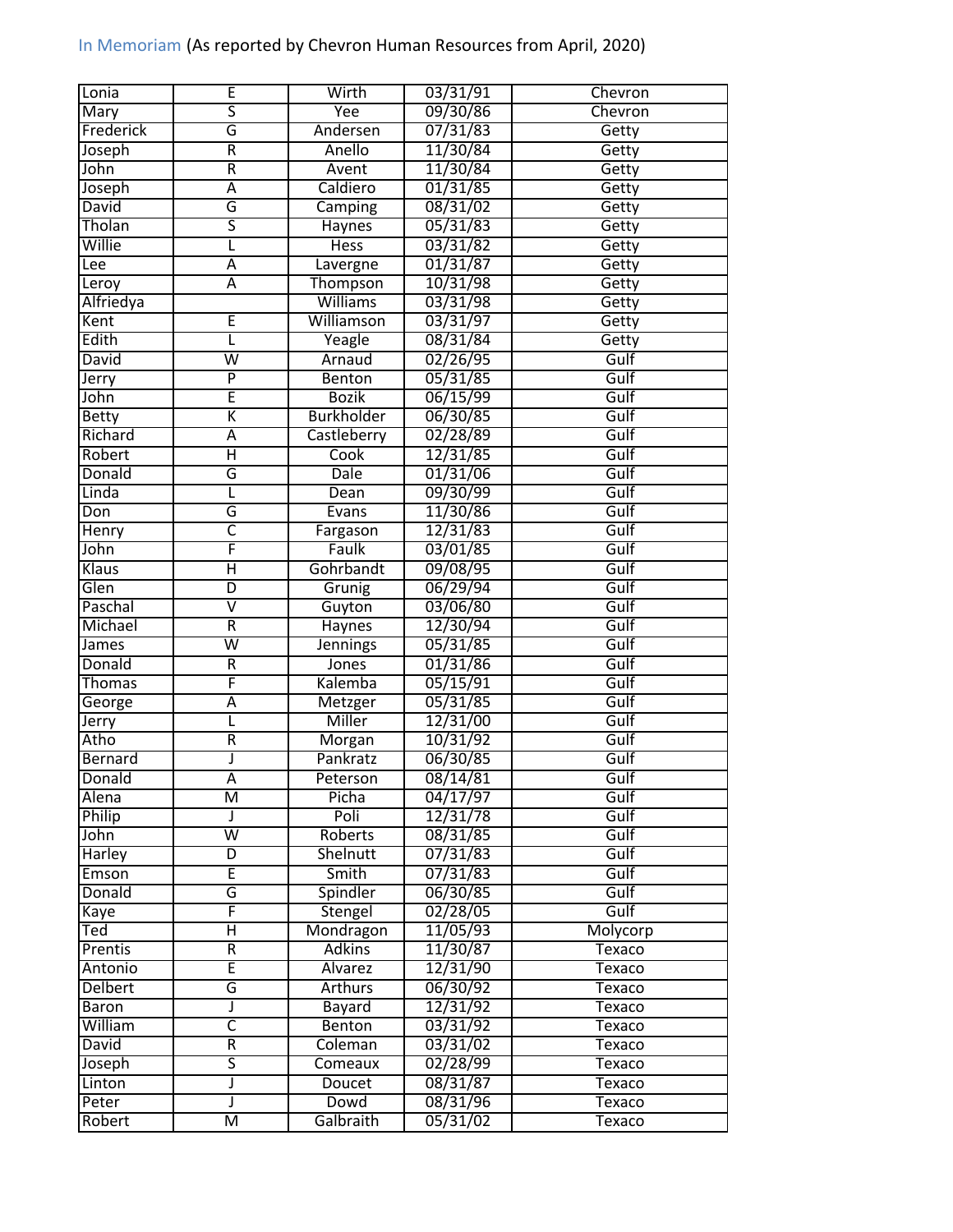| Thomas        | J                       | Gervasio         | 10/31/85 | <b>Texaco</b> |
|---------------|-------------------------|------------------|----------|---------------|
| James         | G                       | Guen             | 11/30/00 | Texaco        |
| Levy          | J                       | <b>Hardy</b>     | 04/30/88 | Texaco        |
| James         | Α                       | <b>Headley</b>   | 02/28/02 | Texaco        |
| Lorraine      | $\overline{\mathsf{v}}$ | <b>Heath</b>     | 12/31/01 | Texaco        |
| Terry         | $\overline{P}$          | <b>Hebert</b>    | 12/31/89 | Texaco        |
| Frank         |                         | Hector           | 04/30/91 | Texaco        |
| Frances       |                         | Hoynoski         | 01/31/82 | Texaco        |
| James         | Ή                       | Johnson          | 12/31/93 | <b>Texaco</b> |
| Charles       | $\overline{\mathsf{W}}$ | Klotz            | 12/31/88 | <b>Texaco</b> |
| Robert        | L                       | <b>Kostelak</b>  | 09/30/91 | <b>Texaco</b> |
| Robert        |                         | <b>Liles</b>     | 03/31/00 | Texaco        |
| Henry         | J                       | Loetzerich       | 07/31/92 | Texaco        |
| Patrick       | J                       | Lynch            | 10/31/01 | Texaco        |
| <b>Alice</b>  | Ē                       | <b>McGuggart</b> | 12/31/88 | Texaco        |
| Gene          |                         | <b>Morris</b>    | 09/30/95 | Texaco        |
| Harold        |                         | <b>Nelson</b>    | 03/31/97 | Texaco        |
| <b>Elsie</b>  | Α                       | Olsen            | 12/31/90 | Texaco        |
| Delores       | Ā                       | Rainey           | 08/31/82 |               |
|               | P                       |                  |          | Texaco        |
| James         |                         | Ray              | 11/30/88 | <b>Texaco</b> |
| Willis        | В                       | Reals            | 06/30/90 | Texaco        |
| Alex          | J                       | Robertson        | 12/31/01 | <b>Texaco</b> |
| Donald        | G                       | Roper            | 12/31/85 | Texaco        |
| George        | $\overline{\mathsf{C}}$ | Rowan            | 08/31/94 | <b>Texaco</b> |
| Wyvon         | $\overline{\mathsf{M}}$ | Schroeder        | 07/31/85 | Texaco        |
| William       | D                       | Stepanek         | 12/31/92 | Texaco        |
| Ernest        | $\overline{P}$          | Theriot          | 03/31/99 | Texaco        |
| Anne          | Η                       | <b>Tofel</b>     | 09/30/86 | Texaco        |
| Claude        | Ā                       | Ward             | 04/30/80 | Texaco        |
| Herman        | L                       | West             | 05/31/82 | Texaco        |
| Robert        | F                       | Wimberly         | 12/31/87 | Texaco        |
| Jimmy         | $\overline{\mathsf{v}}$ | Woolly           | 08/31/94 | Texaco        |
| Leonard       | F                       | Andrews          | 02/18/82 | Unocal        |
| James         | Ā                       | Atkinson         | 01/30/56 | Unocal        |
| William       | J                       | <b>Ball</b>      | 02/27/85 | Unocal        |
| Michael       | J                       | Balthazor        | 02/14/80 | Unocal        |
| <b>Nelson</b> | $\overline{\mathsf{A}}$ | <b>Bock</b>      | 07/06/78 | Unocal        |
| Michael       | J                       | Calligan         | 11/29/89 | Unocal        |
| Wayne         | R                       | Carlyle          | 09/21/68 | Unocal        |
| Clarence      | T                       | Cheetham         | 11/29/90 | Unocal        |
| Paul          | M                       | Corley           | 04/29/96 | Unocal        |
| Robert        | J                       | Endecavageh      | 07/30/00 | Unocal        |
| Ignacio       | D                       | Garcia           | 05/30/92 | Unocal        |
| John          | Η                       | Halleran         | 06/29/86 | Unocal        |
| Fred          | $\overline{\mathsf{A}}$ | Hammer           | 11/06/89 | Unocal        |
| Donald        | $\overline{\mathsf{w}}$ | <b>King</b>      | 06/20/69 | Unocal        |
| Edward        | $\overline{N}$          | Labauve          | 08/30/92 | Unocal        |
| Jaak          | Η                       | Lahey            | 11/18/93 | Unocal        |
| Carrol        | J                       | Martin           | 01/30/96 | Unocal        |
| John          | F                       | McCasland        | 07/30/97 | Unocal        |
| Dean          | L                       | Munster          | 12/30/92 | Unocal        |
| James         | $\overline{\mathsf{C}}$ | Newton           | 06/29/86 | Unocal        |
| Henry         | $\overline{\mathsf{w}}$ | Parsons          | 04/08/96 | Unocal        |
| Harold        | R                       | Pedersen         | 02/17/93 | Unocal        |
| Elworth       | J                       | Petry            | 07/31/02 | Unocal        |
|               |                         |                  |          |               |